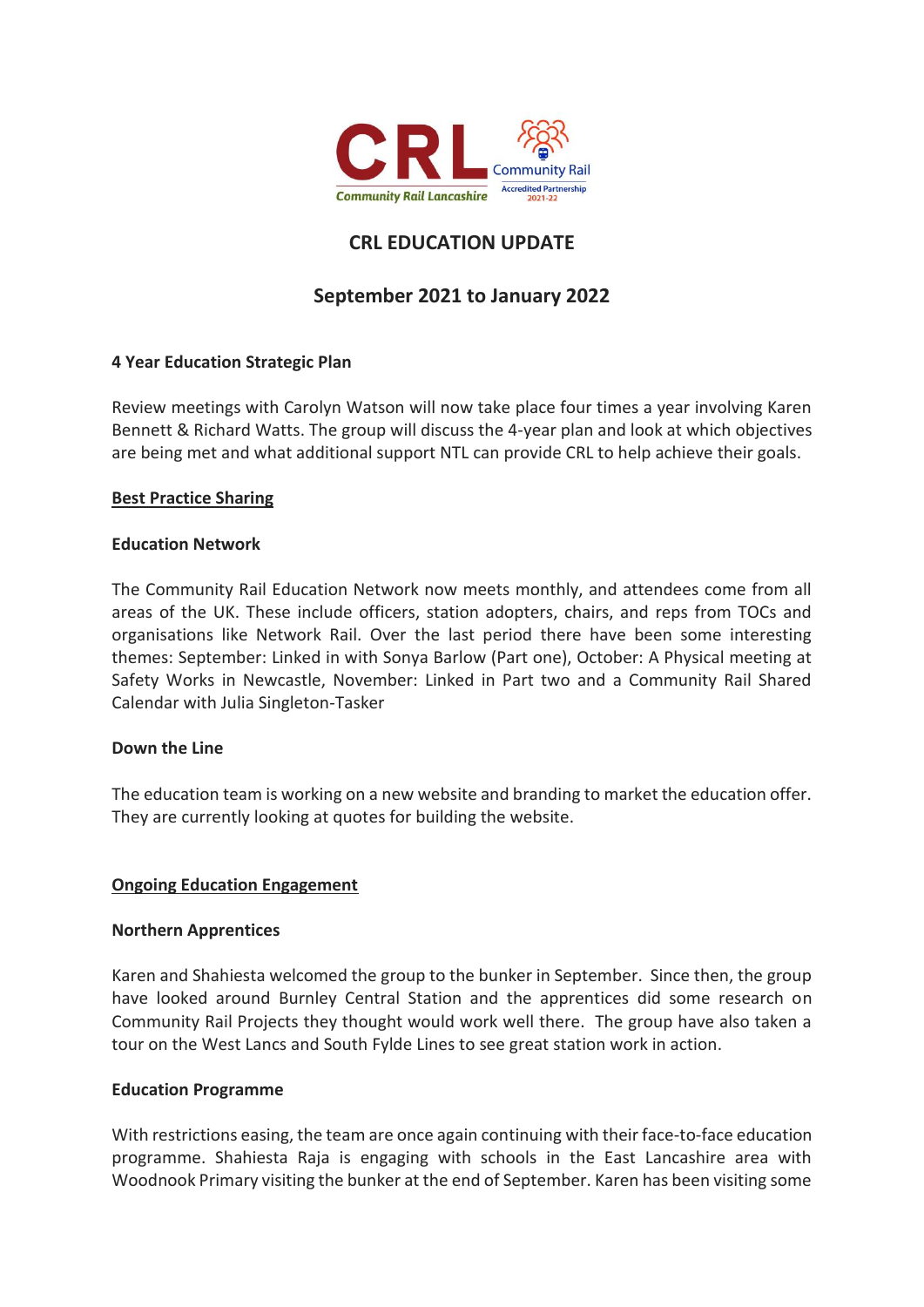Primary and PRU (Pupil Referral Unit) schools in the West Yorkshire area. She is specifically focussing on the Bradford Interchange to Leeds route which has seen a spike in trespassing. A number of schools have also taken local rail trips. Rail Safety workshops are also starting to resume face-to-face with SEND groups such as Broadfield Special School, Accrington and Bury College SEND department. Bury SEND students also took part in the Community Rail Week event at Manchester Piccadilly.

## **Nelson and Colne College**

The Business Studies students at the college have been planning events that will take place on the East Lancashire Line in the early part of 2022. There have also been plans made to work with the Northern Apprentices during careers week in December.



**Nelson & Colne students at Accrington**

#### **Rail Confidence: BSL Supported**

With funding from CRN Small Grants, we are celebrating Deaf Awareness Month (September) with three BSL supported rail confidence trips. d/Deaf people's experience of rail travel can be incredibly challenging and, as a result, many people avoid it. We believe rail travel should be for all and are looking at ways in which we can support this community of people. To date two BSL community groups have taken part with a rail trip to York and another to Morecambe. CRL intends to submit a Seedcorn funding application to run further BSL supported rail experience days January - March 2022.

## **Autism Friendly Line Development**

A lot has been taking place to develop the Autism Friendly Line project as the following summarises:

1) A local film company (Huckleberry Films) did the filming for our walkthrough station tour films for each of the ten stations along the line. A specific local focus group has been brought together to share their invaluable lived-experience knowledge.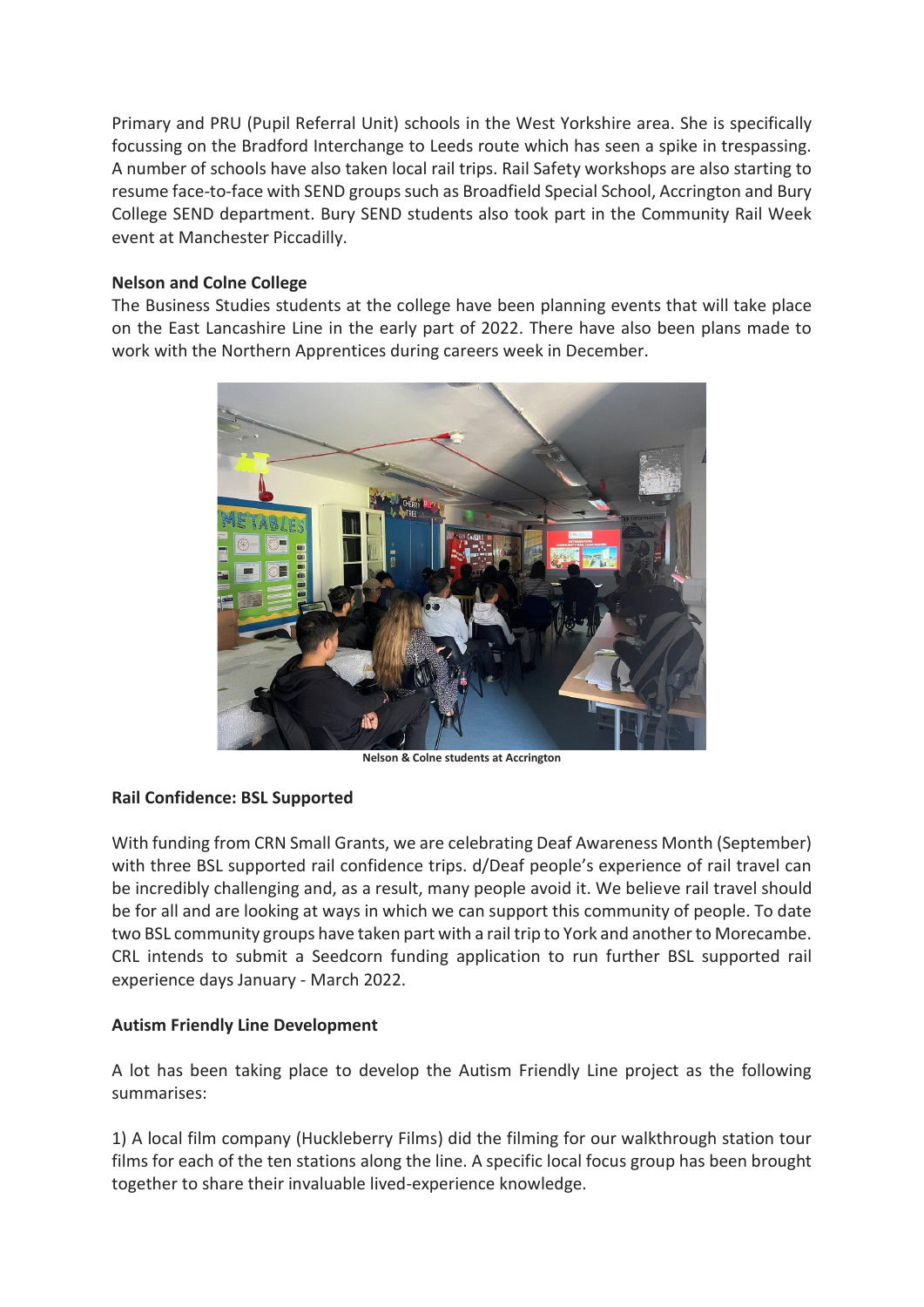2) CRL is also collaborating with Northern and Chrome Angel Solutions to develop a Virtual Reality Simulation 'Serious Game' that will provide a highly interactive and immersive experience of travel. This is now being reviewed by the focus group participants before a wider group of people are invited to test it. In addition, interviews have been taking place to share the thoughts and feelings of those with lived experience.

3) Granted funds from Northern's Accessibility Fund to create 360-degree digital tours for the start and end of the Autism Friendly Line (Manchester Victoria and Blackburn) that will allow users to explore the specific detailed arrangements of the stations.

4) In conversations with partners to create a Serious Game based around the railway environment. Primarily the game will be used as an early assessment tool to help diagnose symptoms of Autism in young people (as the purpose of the grant funding is to develop digital technology for the health sector to improve mental health outcomes for young people), but this will also build a platform which will be utilised for promoting safe railway travel for young people.

To find out more about the Autism Friendly Line go to: <http://downtheline.org.uk/projects/autism-friendly-line/> <https://communityraillancashire.co.uk/news/serious-announcement-serious-game/>

## **Focussed Projects**

#### **Backtrack 2021**

The competition closed at the end of September. During October the main working party looked through the entries and selected winners. Go Pro Hero 9 bundles have been sent to the 7-11 Winner and the 11-18 Winner. A special experience day is being planned for the award for continued support to the competition. Thoughts will soon be turning to the competition for 2022. Entries still remain low - with 30 however there is thought that next year more will be done with pupils whilst in schools.

For more information about Backtrack go to: <https://communityraillancashire.co.uk/news/backtrack-2021-launched/>

#### **100 Women 100 Journeys**

Dibond Boards and double royal posters have been finished and are now in the process of being erected at stations in the North. We also have one thousand more books and hundreds of posters to share with schools, community groups and other CRPs.

#### **Mosque Development Project**

We are in the process of creating a map and guide to some of the mosques that can be visited along the East Lancashire Line. East Lancashire is a very diverse area in terms of Faith groups and the Muslim communities along the line have had a significant part to play in the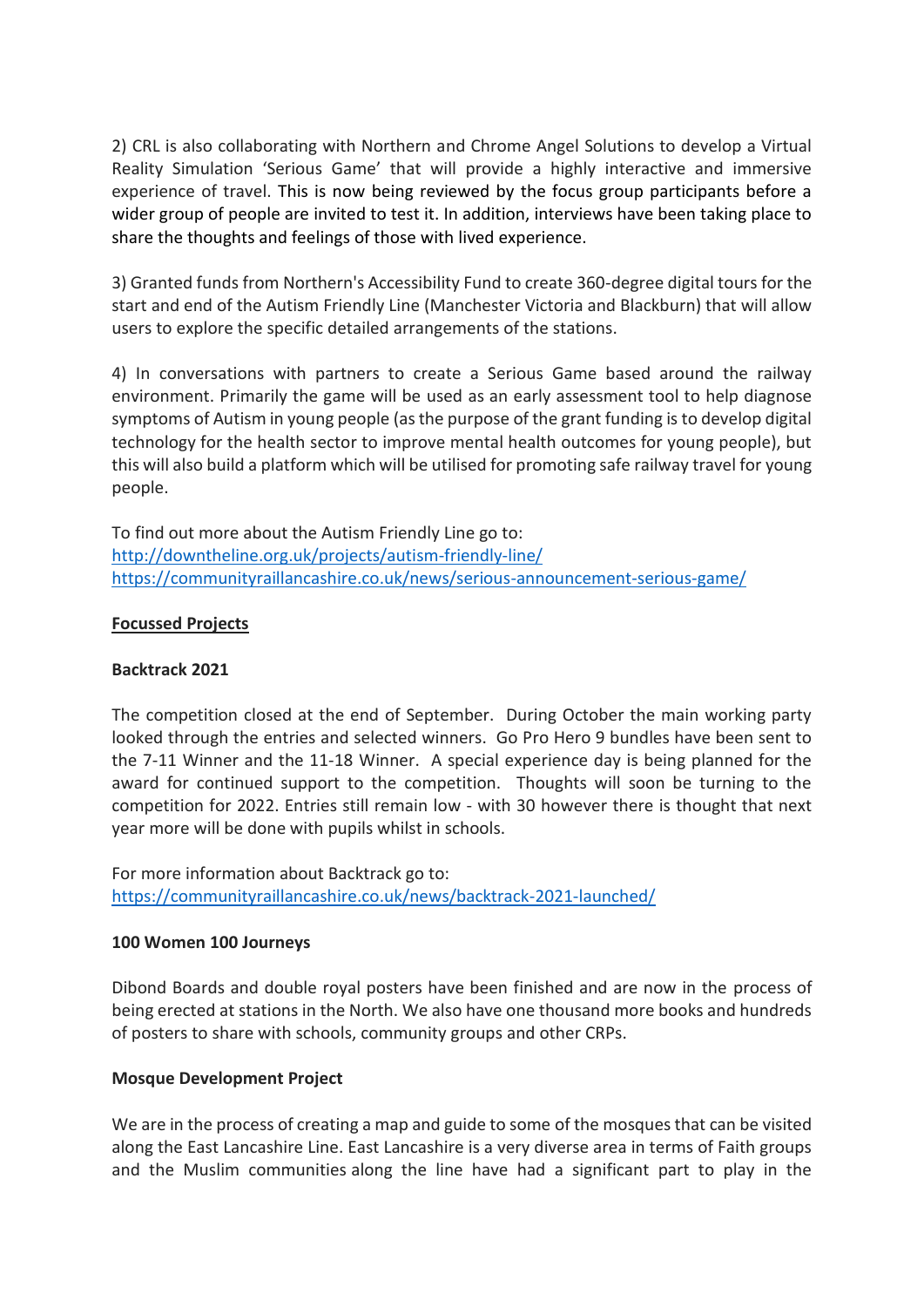development of the towns in which they live. Mosques are an integral part of life for these communities but are also places of interest for many people. This guide will highlight the mosques that are accessible via rail in Accrington, Brierfield and Blackburn and include some information about Islam and Muslims as well as a guide about what to do when visiting.

## **Rachel Kay Shuttleworth Project with Padiham Green Primary School.**

CRL and the East Lancashire CRP are working with artist, Cath Ford and Huckleberry Films to produce an animation about Rachel Kay Shuttleworth and her textile link to the railway. The Year 6 children from Padiham Green Primary School visited Gawthorpe Hall to experience the life and work of Rachel Kay Shuttleworth and to learn about the types of textiles work she pioneered. They are now in the process of creating various pieces of art using different painting and drawing techniques which will be used by the film makers as part of the animation.



**Padiham Green year v6 pupils at work in the classroom (left) and at Gawthorpe Hall (right)**

## **Blackburn Station Subway Art**

Arts2Heal is a charity based in Blackburn that works with the local community to help with mental health issues through art therapy. We are working with Arts2Heal to brighten up the subway area at Blackburn Station by designing a piece of art that will aim to make the area feel more welcoming for passengers. Banu Adam and her team of artists have been visiting different stations for inspiration and are in the process of designing an uplifting piece of art.

## **Women4Women Health and Wellbeing by Rail**

A new group of women are learning about the benefits of rail travel on our mental and physical health. Each week we are introducing new local walks and train journeys to a group of women from Accrington and Blackburn, many of whom had never travelled by train. Some of the women in the group have rarely left their homes since the first lockdown and this series of trips is helping them to gain confidence and improve their mental and physical health as well as become more independent.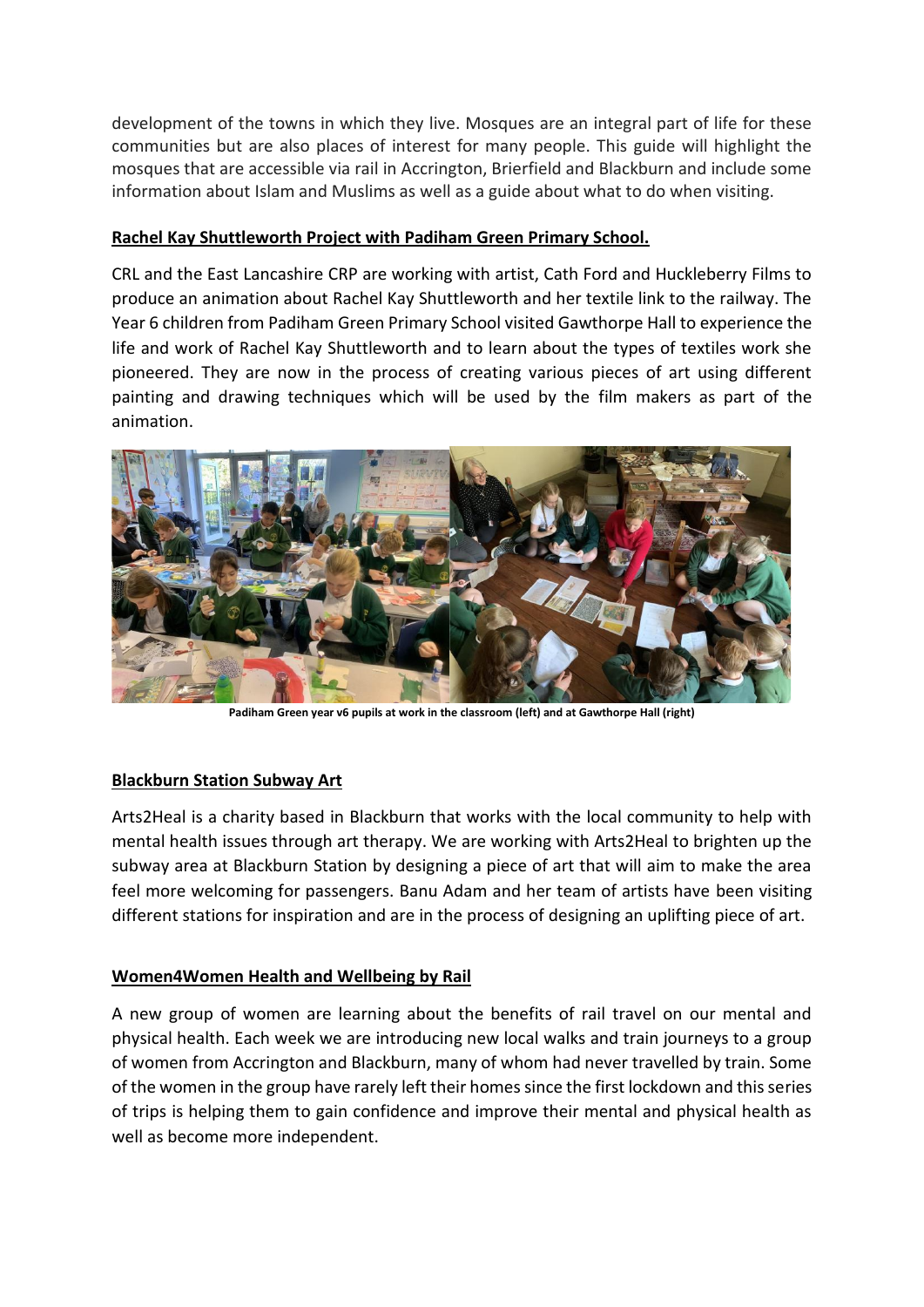### **Dick, Kerr Ladies: Preston Station**

During October half term filming took place at Preston Station and on an Avanti West Coast train for the making of a film about one of the Dick, Kerr Ladies football legends, Lizzy Ashcroft. The film is now being edited.

Community Rail Lancashire has been working alongside Avanti West Coast and Railway Chaplin Mike Roberts to arrange a Remembrance Service at Preston Station on Friday 12th November. The Remembrance Service will include a short talk written by Dick, Kerr Ladies historian Gail Newsham and will be attended by representatives from the English Football League, Preston North End, family and friends of the Dick, Kerr Ladies and those involved in the making of the film 'Granny'. Members of the public are also very welcome to attend, and the event has been shared via social media, CRL's website and a poster in the station's waiting room. As well as marking this important moment of reflection, it is hoped that this event will spark an interest in the Dick, Kerr Ladies' significant role in the war effort.

A youth engagement project is now in place for early January. Katie Musgrove, CRL Special Educational Needs Officer, will be working with a group of Supported Internship Students based at County Hall to create a series of postcards about the Dick, Kerr Ladies. The group will be visiting the National Football Museum in Manchester, taking a tour of the Deepdale Stadium, hearing from Gail Newsham and working with a local artist.

To find out more about the Dick, Kerr Ladies' go to: <https://communityraillancashire.co.uk/dick-kerr-ladies/>

## **Other activities**

## **Community Rail Week 18th to 24th October**

For the inaugural community rail week in October, CRL's education team took part in a range of activities:

- Katie Douglas took part in the launch of the week at Manchester Piccadilly station with students from Bury College along with Network Rail, TfN, the Community Rail Network and local CRPs.
- Karen Bennett visited four primary schools and did a segment about sustainable travel.
- The Education Network met in Newcastle to continue the theme of sustainable travel and to check out Safety Works facilities.
- Shahiesta Raja and Caroline Holden took a group of children from Burscough St John's Catholic Primary School to Rufford on the train and then walked along the Rufford Branch and Leeds & Liverpool canal back to Burscough. A memorable day for the children and staff as it rained heavily most of the day but enjoyable nevertheless.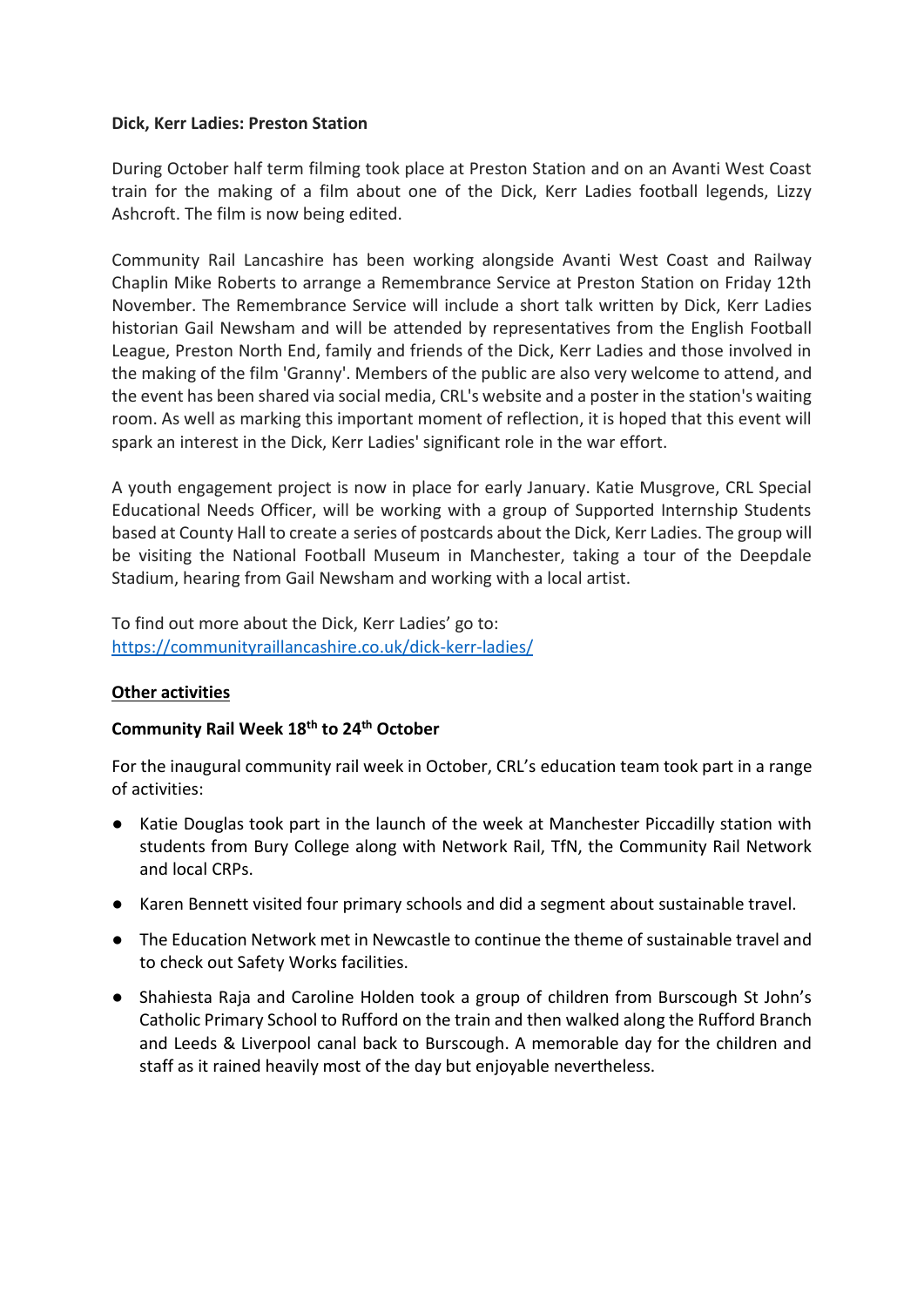

**Burscough St John's Catholic Primary School 'Try the Train' and go on a walk Launching Community Rail Week on the West Lancashire Line** 



**Karen's visit to Stanningley Primary School on the 18th October**

To find out more about CRL's and the West of Lancashire CRPs engagement with Burscough St John's Catholic Primary School click below and read the best practice paper about the 'Positive Train of Thought' project or the film showuing the pupils taking part in Community Rail Week.

[https://communityraillancashire.co.uk/wp-content/uploads/2021/10/Positive-Train-of-](https://communityraillancashire.co.uk/wp-content/uploads/2021/10/Positive-Train-of-Thought-Report.pdf)[Thought-Report.pdf](https://communityraillancashire.co.uk/wp-content/uploads/2021/10/Positive-Train-of-Thought-Report.pdf)

<https://www.youtube.com/watch?v=EFJdVp0-eNQ>

## **Careers Game**

The Education Team have begun working on their next joint project. The idea is to create a card game for pupils to play to engage them with rail careers. During the spring of 2022 they will visit different industry employees and interview them about their roles. The game will then be designed and printed onto cards. It will be launched during the summer.

## **East Region Monthly Meetings**

Karen now attends a monthly meeting with other CRP officers in the East organised by Richard Isaac. The meetings give the officers an opportunity to update each other on the projects they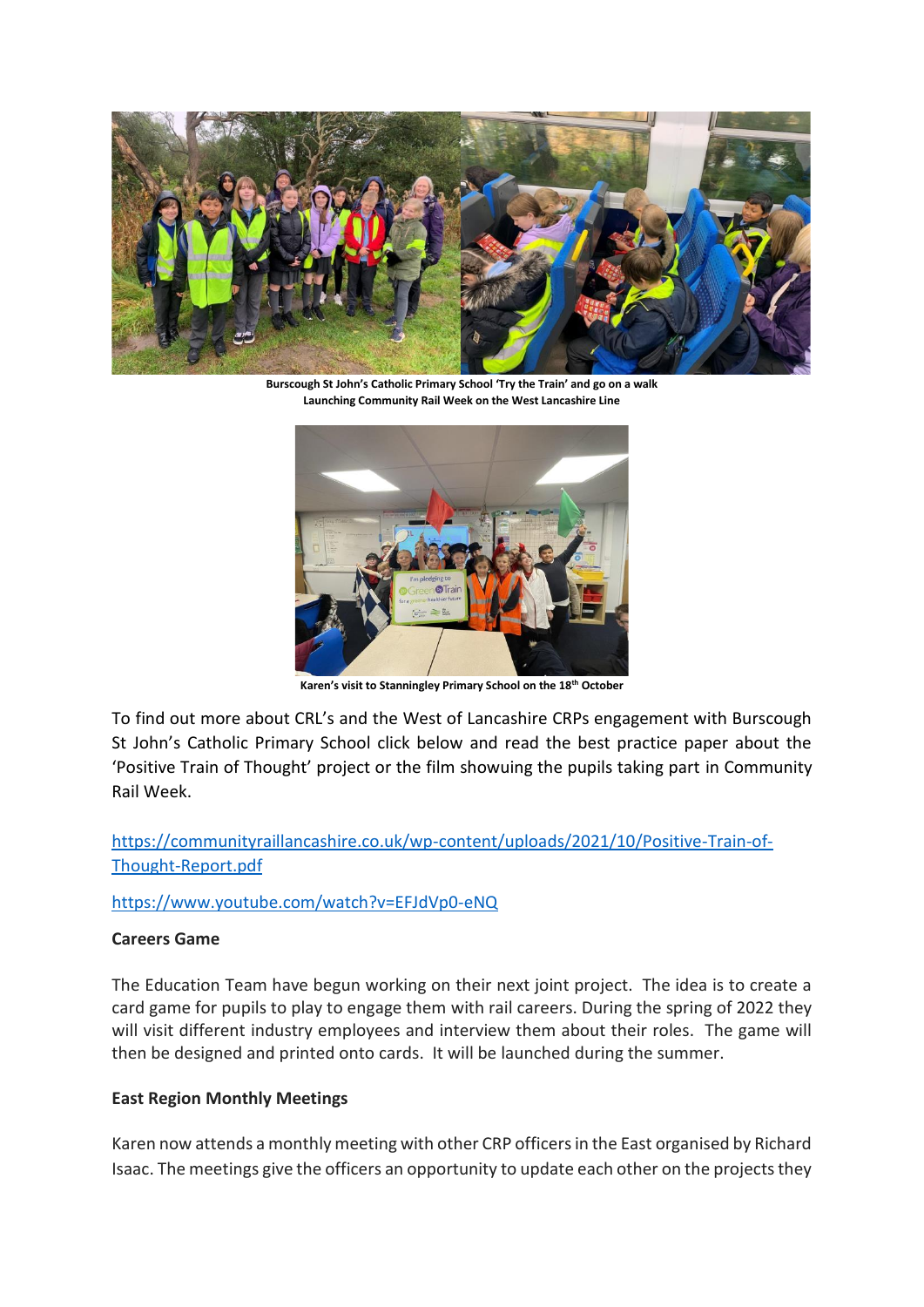are working on and there will also be opportunities to meet different members of the Northern Business – including the marketing and social media team.

#### **Engineering Virtual Tour**

Engineering students at Blackburn college participated in a virtual workshop with Northern engineers who gave them a virtual tour of the depot at Newton Heath and helped them to understand some of the work they do. The students gained a lot from the experience, and many were interested in the apprenticeship schemes offered by Northern. When restrictions are reduced, we hope to be able to take some of the students to the depot.